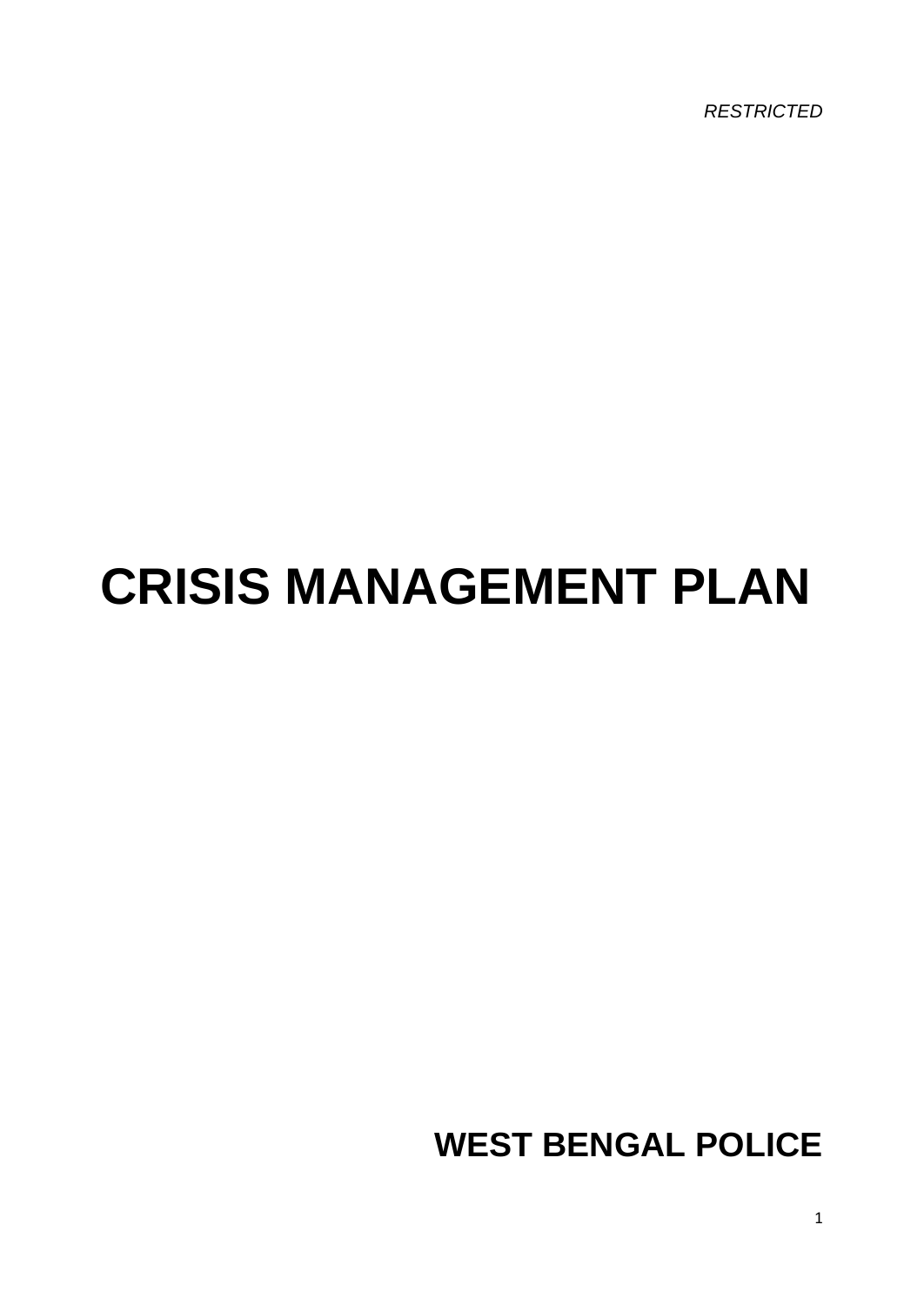# **INDEX**

- **1. Purposed Guidelines.**
- **2. Objectives.**
- **3. Types of Crisis.**
- **4. Phases of Disaster.**
- **5. Plan of Action.**
- **6. Information lists of South 24-Parganas.**
- **7. Information lists of Howrah.**
- **8. Information lists of North 24-Parganas.**
- **9. Model District Level Crisis Management Plan for the districts.**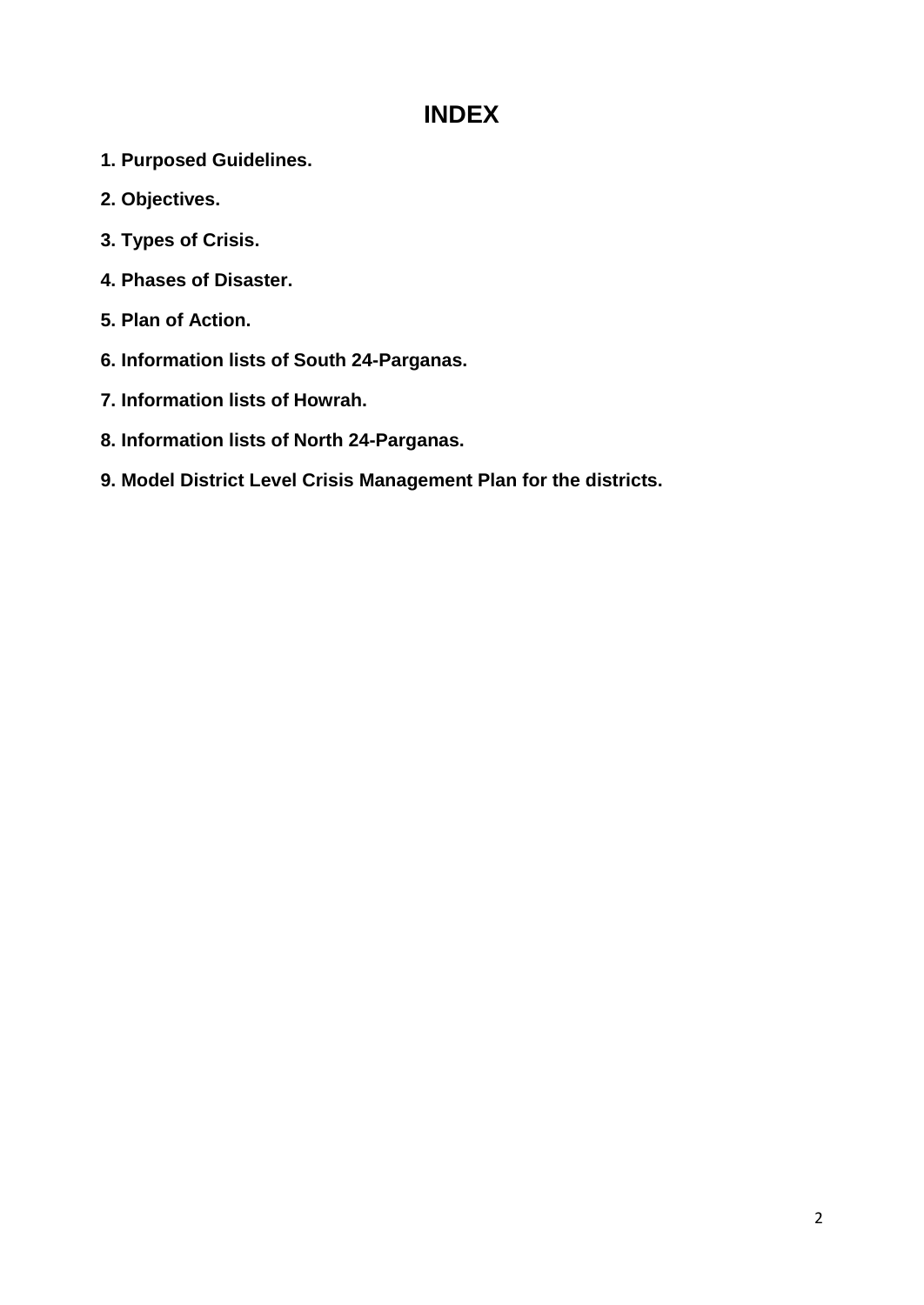# **1. PURPOSED GUIDELIES :-**

These guidelines are meant to provide a Standard Methodology for the organization and management of the West Bengal Police Crisis Management Plan. The purpose of the plan is to provide centralized coordination and control of emergency / crisis response and relief operations on round the clock basis if necessary, in the suburban areas of Kolkata in case of any crisis taking place inside Kolkata city or its suburbs or in the urban areas of South 24-Parganas, North 24-Parganas and Howrah districts.

In case of crisis in other parts of West Bengal, an effective District Level Crisis Management Plan is very much essential which must be integrated with the central plan since the geographical spread of West Bengal police jurisdiction is quite large with and urban-rural mix. Districts have been provided with a Model District Level Crisis Management Plan and have been asked to submit their specific plan within the month of June, 2009.

# **2. OBJECTIVES**

- a) To organize the West Bengal Police resources for Crisis Management operations in a well co-ordinated manner.
- b) To specify duties and responsibilities for personnel of the West Bengal Police during Crisis Management operations.
- c) To establish procedures for Crisis Management operations to fulfill responsibilities as assigned.
- d) To maintain liaison with other concerned departments for an integrated response.

# **3. TYPES OF CRISIS**

Generally, from the Police point of view the Crisis situation may be broadly categories as follows :

Category – I

These are crisis situations in which simultaneous emphasis on Investigation have to be given in addition to other law & order/rescue operations.

- a) Communal Disturbance
- b) Explosion
- c) Terrorist Attack including Hostage situation / Hijacking

#### Category – II

These are crisis situations in which more emphasis is on Rescue / treatment / relief measures

- a) Cyclones / floods / earthquakes / other natural disasters
- b) Fire / Chemical hazards
- c) Nuclear / Radioactive hazards
- d) Epidemic outbreak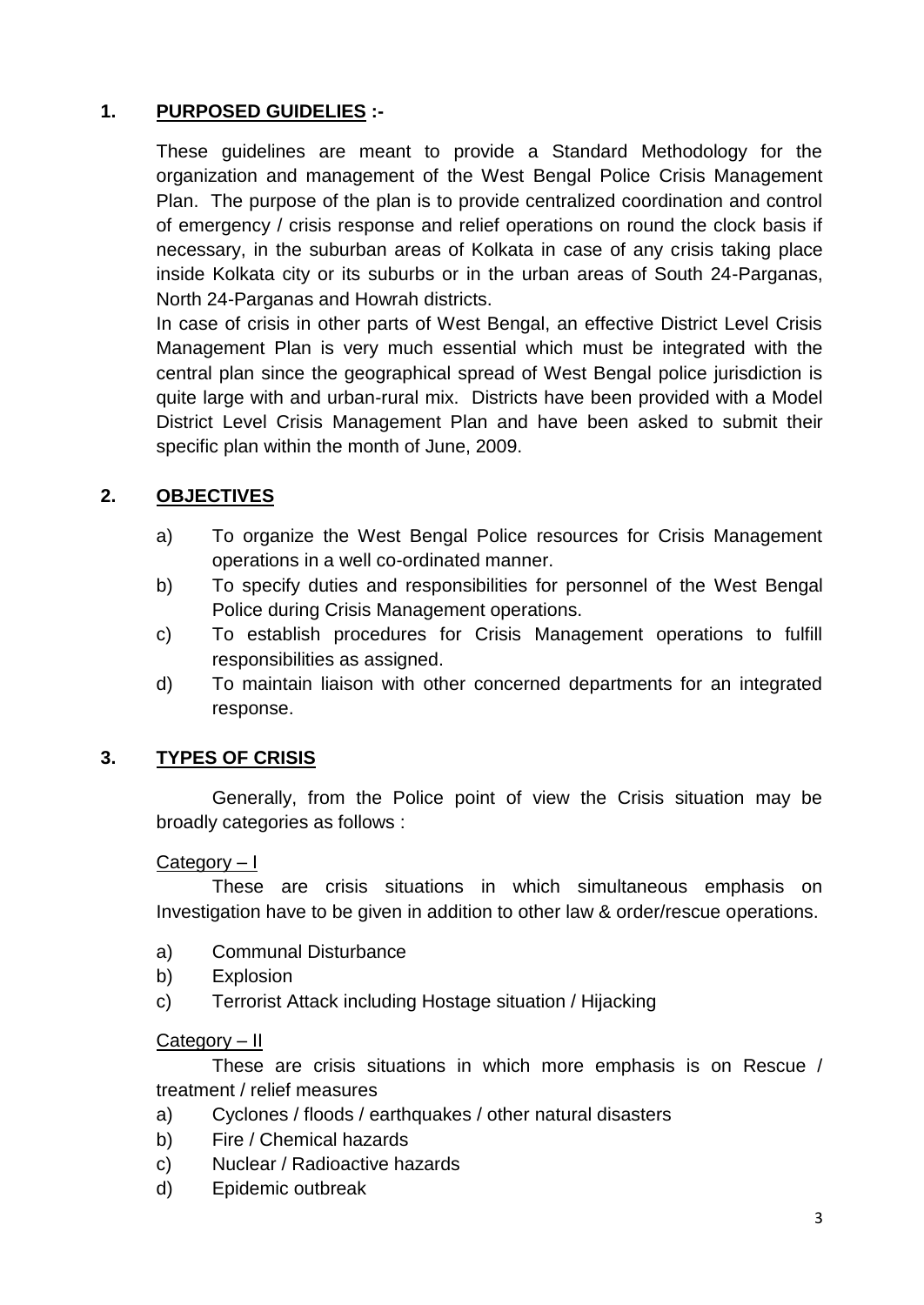#### **4. PHASES OF DISASTER**

#### *a) Alert Phase*

Where the concerned Police / Civil authorities and services will be placed on alert when a crisis is imminent, suspected or possible.

#### *b) Response Phase*

Authorities / Services are committed to combating a disaster and its effects, either directly on indirectly.

#### *c) Recovery Phase*

A disaster is over and disaster response organizations have completed their tasks. Clean up and debris removals have commenced, essential services and lifeline systems are restored, and efforts are made to return a community to normalcy.

### **5. PLAN OF ACTION**

IGP (L & O) shall be the nodal officer for the State Level Crisis Management Plan.

#### **A) DG CONTROL ROOM :**

In this phase the first and preliminary action needs to be taken by the DG CR :

- i) To inform all senior officers [DG & IGP, ADG (A), IG (L & O)] including Field Level supervisory officers [Zonal IGP, DIGP & SP] of the Crisis reported.
- ii) To inform the concerned district and Sub-divisional control room to implemented the district level crisis management plan.
- iii) To inform all concerned Hospitals / Nursing Homes / Medical Facilities / Fire Brigade / Civil Defense / Army Authorities to remain on stand-by.
- iv) To inform CID West Bengal and IB West Bengal about the crisis so that Investigation Teams, Dog Squad, BDDS and Forensic Teams are kept on stand-by. They may be asked to move on specific instruction of IGP (L & O).
- v) Inform the concerned Brigade Head Quarters of State Armed Police for quick mobilization and to be on stand-by.
- vi) Activating the Crisis Management OPs Room at the Police Directorate Conference Room under the charge of IG (L & O).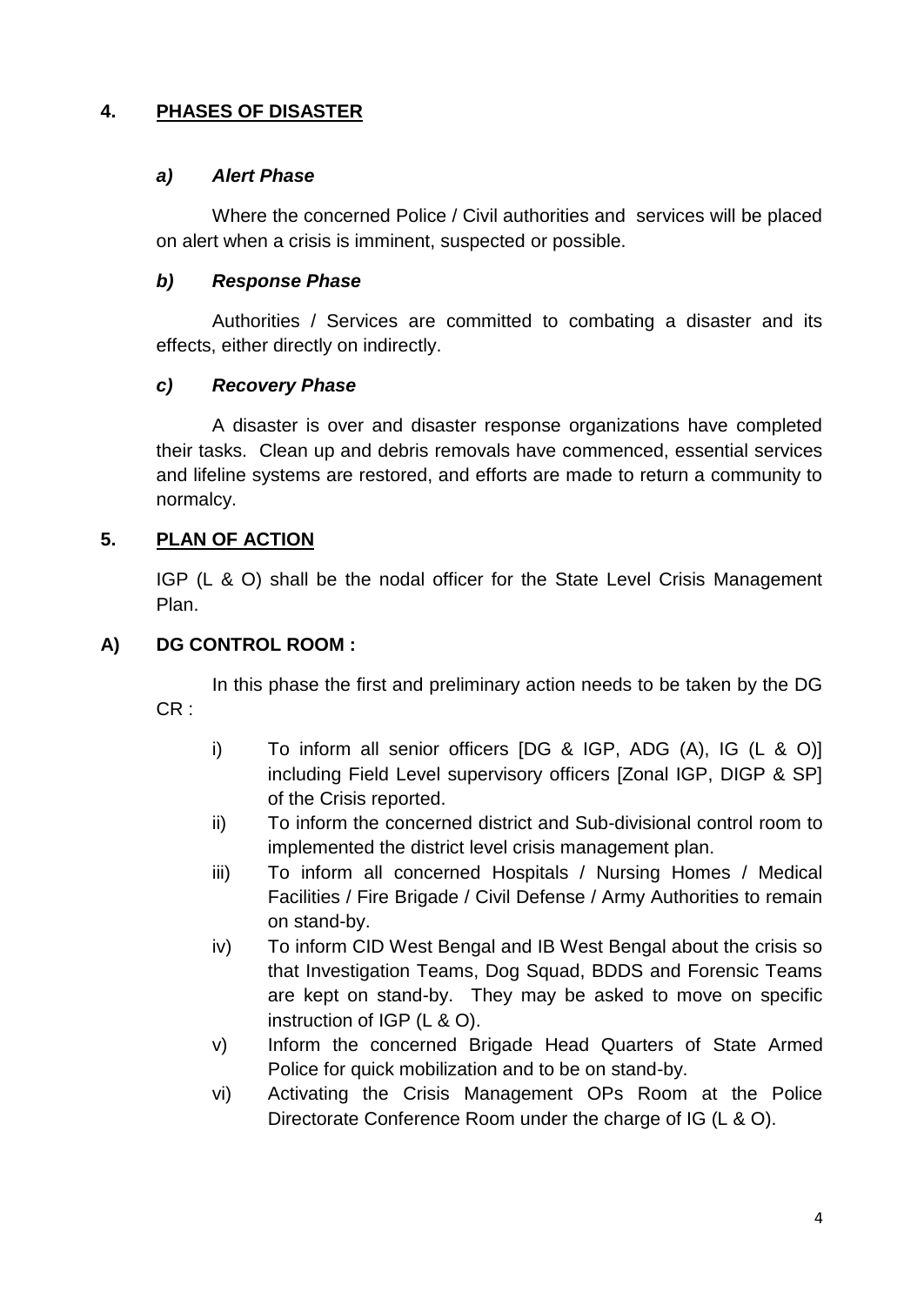# **B) IG (LAW & ORDER) :**

- i) On receipt of information he will take action for informing the DG & IGP West Bengal and the Home Department of the nature and intensity of the Crisis.
- ii) Coordinate with the concerned District SPs and Civil authorities to activate them for quick response.
- iii) Disseminate information to the Media as and when required to ward off panic.

### **C) CRISIS MANAGEMENT OPS ROOM**

This Special Cell will be headed by IG (L & O) being assisted by IGP (HQ), DIG (O), AIG (S). IGP (AP), Kolkata will also join this on short notice. The Ops Room shall have copies of State Level Crisis Management Plan, District Level Crisis Management Plan of each district as well as those of CID & IB readily available with them.

- i) On receipt of the information the Ops Room at Police Directorate will be activated with the earmarked officers [Annexure-A, B, C].
- ii) The Ops Room shall be responsible for collection of all information / dissemination of information and coordinating with Hospitals, Medical Facilities, Fire Brigade, Army, Civil Defense and NGOs [List for 3 districts shown in Annexure – A, B & C].
- iii) The Ops Room shall be responsible for coordinating with the concerned State Government Agencies responsible for Crisis Management.
- iv) The Ops Room will co-ordinate with the 106 Bn. BSF which has been earmarked for providing assistance in case of emergency / calamities in West Bengal.
- v) The Ops Room will closely coordinate with the State Government Control Room and the District Control Rooms for collection / disseminating information and instructions.
- vi) The Ops Room will be responsible for coordinating with CID, IB, BDDS, Forensic and Dog Squad for their movement.
- vii) Activating the Nakas at the Entry and Exit points in the 3 Districts of North 24-Parganas, South 24-Parganas and Howrah if the Crisis relates to Kolkata or any of the three Districts surrounding Kolkata.

[List for 3 districts around Kolkata shown in Annexure – A, B & C]

viii) The Ops Room will co-ordinate with the Kolkata Police Control Room.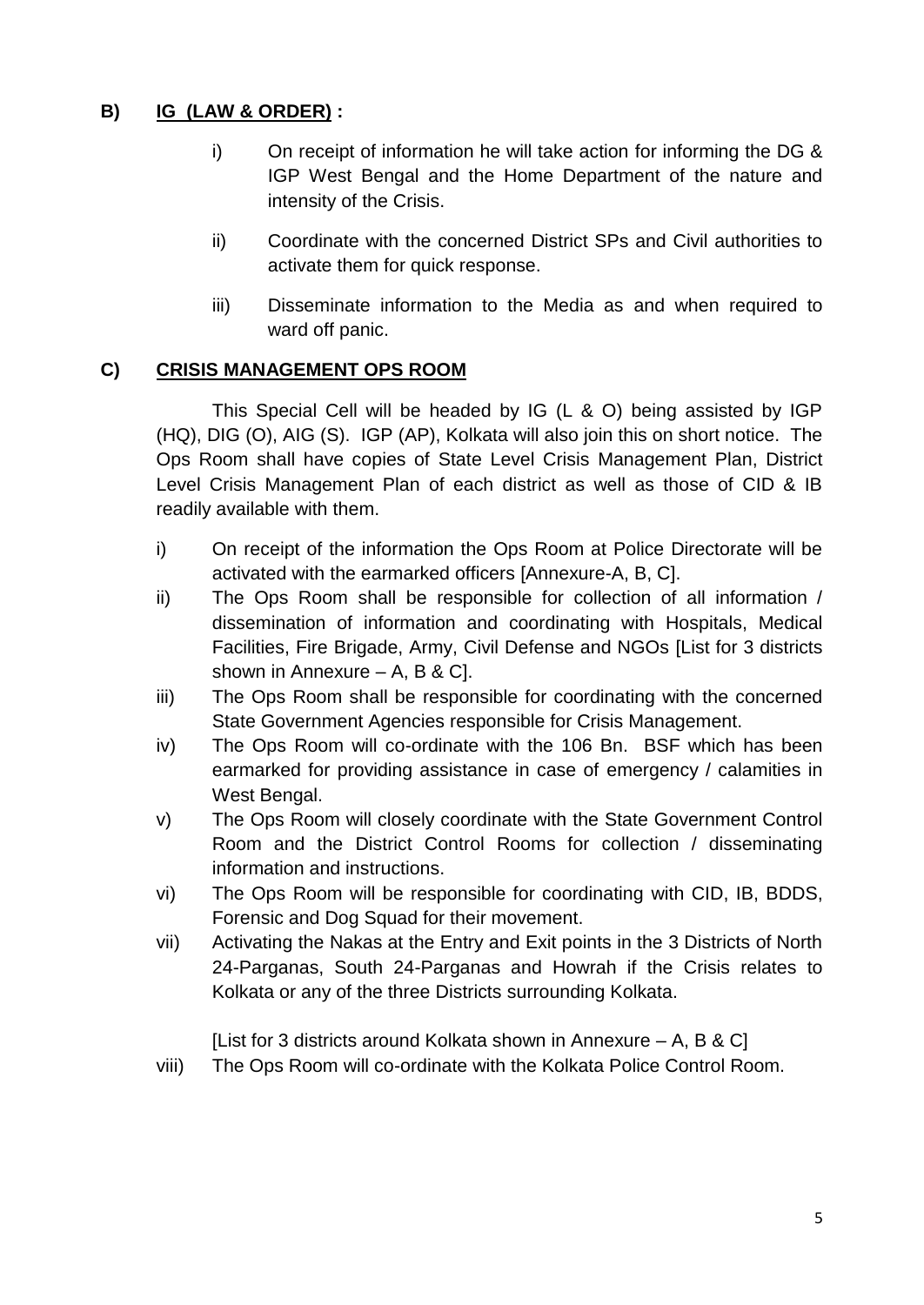# **D) CID**

On receipt of information from the DGs Control Room, the following action will be taken by CID (as per their Crisis Management Plan) :

i) Investigation Group : A number of Investigating Teams under this Group shall be earmarked in advance. On receipt of the information these teams shall be directed to proceed to the effected area. Their primary job will be to isolate the site and preserve it. They shall gauge the nature of the incident and accordingly inform CID CR and start preliminary investigation / enquiry.

ii) Core Team : This team will be equipped with technical Investigative kits and will be the main team to conduct investigation at the site. This team will also be having a component of Bomb Disposal Squad equipped with Bomb Disposal Equipment and a component of Dog Squad for rendering their service.

#### **E) IB :**

On receipt of information a team from IB will immediately proceed to the site. The main job of the team will be to collect and disseminate information as also keep the Ops Room upto dated with all information and intelligence (As per their Crisis Management Plan).

#### **F) DISTRICT SPs :**

- i) The District SPs on receipt of information shall activate the District Control Rooms in accordance with the district level Crisis Management Plan.
- ii) They shall closely coordinate with the District Magistrate / Fire Brigade / Medical Facilities and Civil Defense.
- iii) In case of crisis in the towns of Durgapur, Asansol, Haldia and Siliguri, SsP of Burdwan, Purba Medinipur and Darjeeling will personally monitor the Crisis Management Plan specifically drafted for these towns.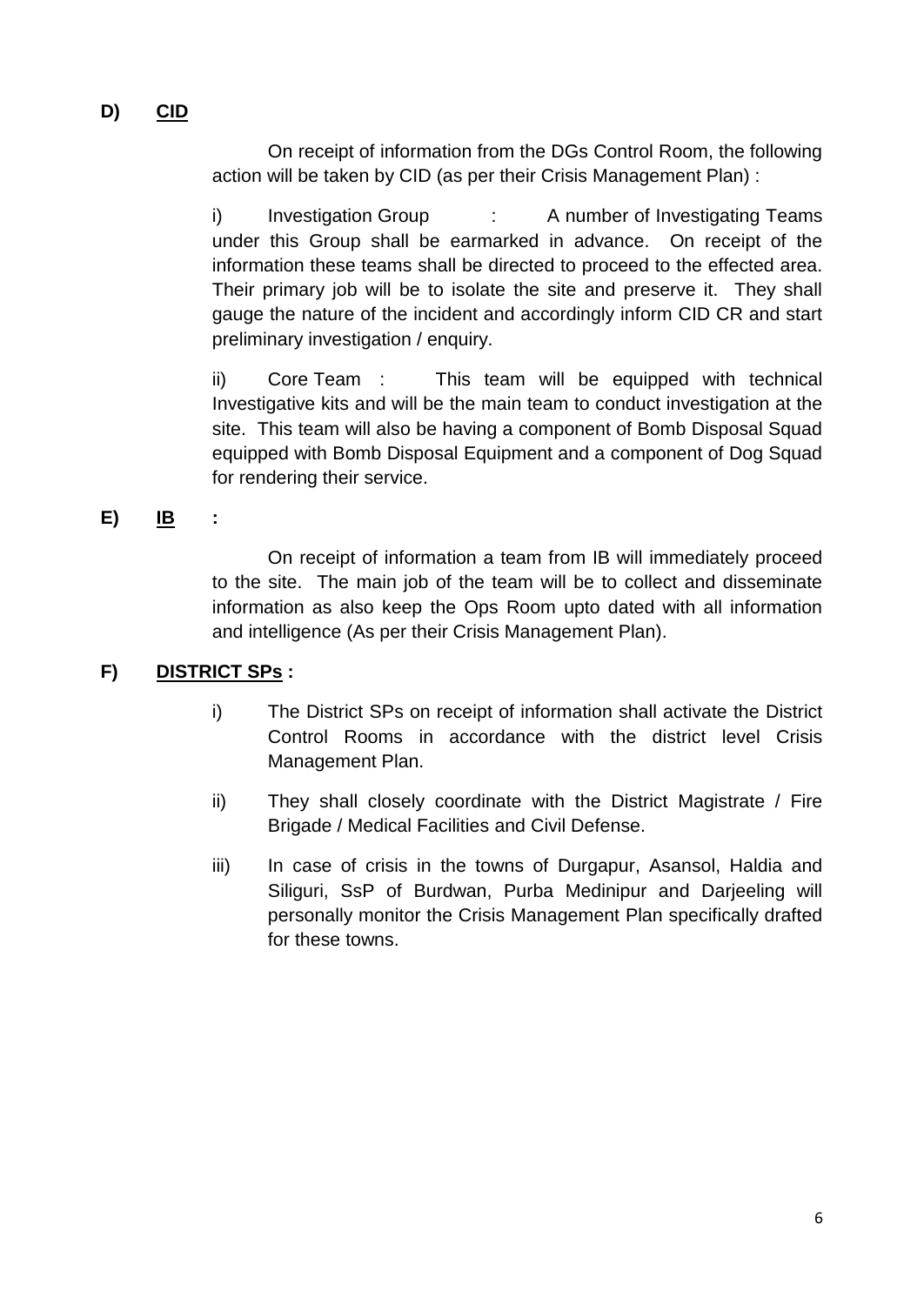#### **Model District Level Crisis Management Plan**

#### **1. PURPOSED GUIDELINES :**

These guidelines are meant to provide a Standard Methodology for the organization and management of the District Police Crisis Management Plan. The purpose of the plan is to provide centralized coordination and control of emergency / crisis response and relief operations on round the clock basis if necessary, in the district.

In case of crisis in important towns like Durgapur, Asansol, Haldia and Siliguri a separate Crisis Management Plan have to be drafted and a copy sent to Police Directorate.

#### **2. OBJECTIVE**

- a) To organize the District Police resources for Crisis Management operations in a well co-ordinated manner.
- b) To specify duties and responsibilities for personnel of the West Bengal Police during Crisis Management operations.
- c) To establish procedures for Crisis Management operations to fulfill responsibilities as assigned.
- d) To maintain liaison with District Magistrate/Concerned departments for an integrated response.

#### **3. TYPES OF CRISIS**

Generally, from the Police point of view the Crisis situation may be broadly categories as follows :

#### Category-I

These are crisis situations in which simultaneous emphasis on Investigation have to be given in addition to other law & order/rescue operations.

- a) Communal Disturbance
- b) Explosion
- c) Terrorist Attack including Hostage situation / Hijacking

#### Category – II

These are crisis situations in which more emphasis is on Rescue / treatment / relief measures

- a) Cyclones / floods / earthquakes / other natural disasters
- b) Fire / Chemical hazards
- c) Nuclear / Radioactive hazards
- d) Epidemic outbreak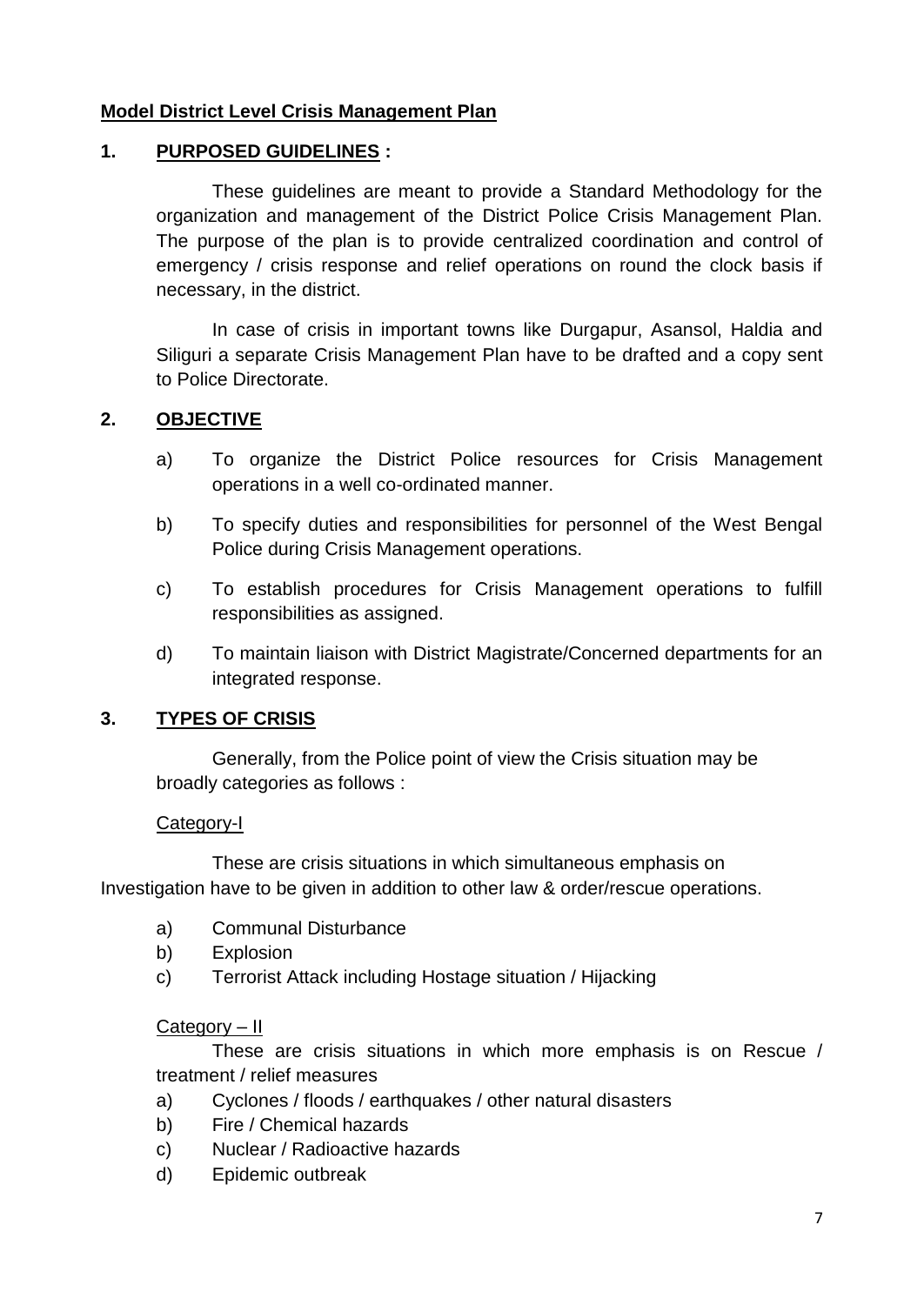### **4. PHASES OF DISASTER**

#### *a) Alert Phase*

Where the concerned Police / Civil authorities and services will be placed on alert when a crisis is imminent, suspected or possible.

#### *b) Response Phase*

Authorities / Services are committed to combating a disaster and its effects, either directly on indirectly.

#### *c) Recovery Phase*

A disaster is over and disaster response organizations have completed their tasks. Clean up and debris removals have commenced, essential services and lifeline systems are restored, and efforts are made to return a community to normalcy.

#### **5. PLAN OF ACTION**

SPs shall be the nodal officer for the State Level Crisis Management Plan.

#### *A) DISTRICT CONTROL ROOM/CRISIS MANAGEMENT CELL :*

The first and preliminary action needs to be taken by the District CR. Officials manning the control room must be thoroughly conversant with the District level Crisis management Plan and a copy of the same with all Annexure must be kept in the control room.

**Addl. SP (HQ)** shall be in the charge of the Control Room in the event of crisis.

- i) To inform all senior officers [SPs, Addl. SPs & Dy. SPs] and CIs/Rls, ICs/OCs, ROs of the Crisis reported on phone and if provision are their by SMSs. If SMS messaging service is not available, it is advisable the same should be installed.
- ii) To divert PS mobiles to the spot and send a HRFS from the Subdivisional lines.
- iii) To inform the concerned IC/OC to reach at the Naka point and ensure checking of vehicles/suspects (guard rails to be fixed at that point).
- iv) To keep four ambulances ready within five minutes and send them to the spot at once.
- v) To send the investigation team and support team to the spot and provide back up assistance/resource supply as needed.
- vi) To send the infrastructural team with Dragon Light, Rope, Loudhailers, Tape and First-Aid Box at the spot without delay (4 constables under 1 officer to be kept under readiness at Sub-Division).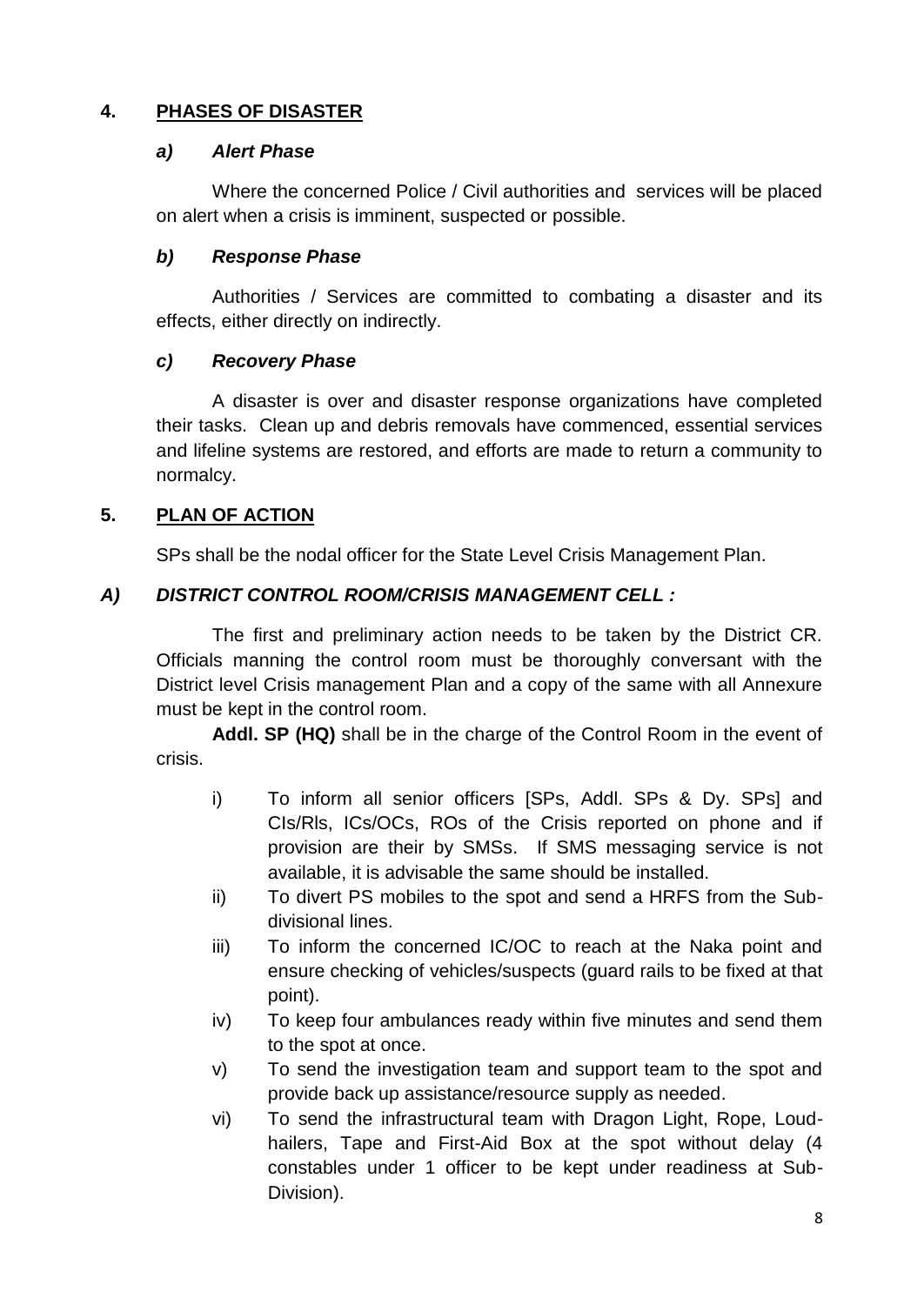- To be kept available at Sub-Divisional Control Room (under API)
- 10 (ten) Dragon Lights;
- 30 (thirty) Ropes;
- 2 (two) Loud-hailers;
- 5 (five) bundles of barricade tape;
- 5 (five) Fire-extinguishers;
- 5 (five) First-Aid Boxes;

vii) There would be a SP Reserve of one contingent having composition of 1-Inspr., 4 –SI, 4 –ASIs, 16 –Consts. (2-Rifle, 2- Gas, 4-TF and 8-Lathi) at District Headquarters every day readily available with the following equipments in a heavy vehicle earmarked by MTO.

| $-15$      | provided by RI |
|------------|----------------|
| -4         | -do-           |
| -4 Bundles | -do-           |
| -4         | -do-           |
| -2         | -do-           |
| -4 Bundles | -do-           |
| -1         | -do-           |
|            |                |

The composition of above force shall be changed according to nature of crisis & it will move to the spot on instruction of SP.

- viii) To contact Nodal Officers (already fixed) of different Hospitals over phone to keep team in readiness at each hospital. [Phone Numbers of Nodal Officers of Hospital/Nursing, Sub-Division and PS wise – (Annexure – II)
- ix) To ask the concerned OCs/ICs to send one (01) officer & four (04) constables at each Govt. Hospital Emergency and nearest Nursing Home immediately. [Phone Numbers of Hospital/Nursing Home – (Annexure – II)]
- x) To mobilize and send Ambulances as per requirement by contacting agencies in the vicinity of incident as per list : [List kept ready with OC Control Room – (Annexure – III)]
- xi) Constant liaison with Hospitals with regard to the number of causalities/injured and treatment of injured. A consolidated figure to be communicated DGs Crisis management Ops room periodically.
- xii) To inform all concerned and maintain constant liaison with the special crisis management cell of District Magistrates Office / Civil Defense / to remain on stand-by [Phone Numbers of Nodal Officers – (Annexure – VII)]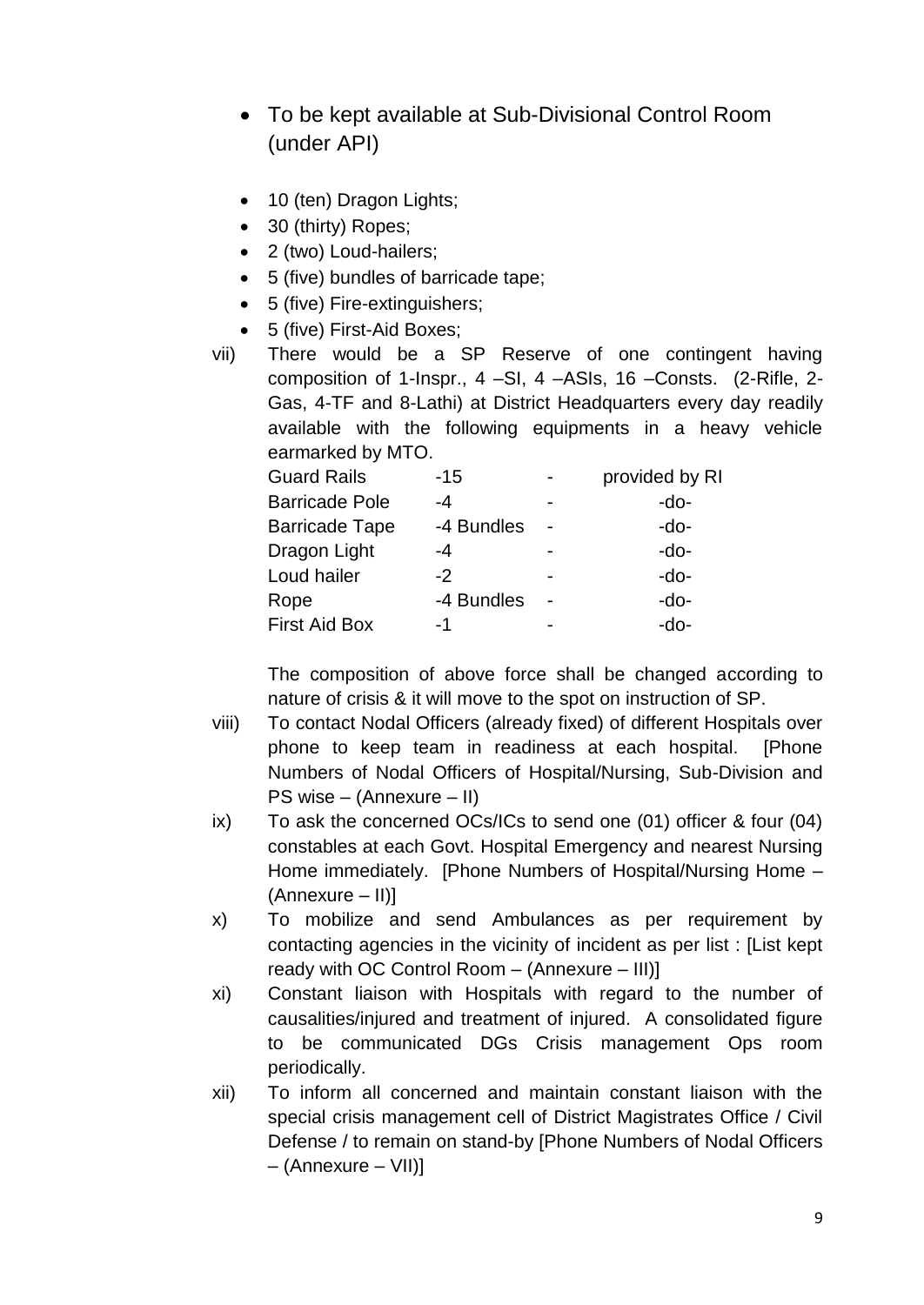- xiii) To inform the ICs/OCs to send officers and men to the probable shelter points (Annexure- X) and arrange basic amenities for people rescued (in consultation with local BDO).
- xiv) To keep track of number of people accommodated at these shelter points.
- xv) To inform the ICs/OCs to arrange for possible means of transport viz. buses/trekkers/boats etc. (in consultation with BDO) for transporting evacuees/victims.
- xvi) To inform the ICs/OCs to arrange for and ensure proper distribution of relief materials to the people, particularly the evacuees.
- xvii) To liaison with DM's control room to provide the resources as per SI No: xiii) to xv) above
- xviii) To inform DS, DIB to alert the Security In-charges of the Shopping Malls & Complex and ask them for arranging proper checking (Annexure – IV):
- xix) To inform DS, DIB to contact Security In-charges of all the Vital Installations and to alert them. [Phone Numbers – (Annexure –V)]
- xx) To send 1 (one) Inspector, 4 (four) SI/Sgts and 30 constables to the spot from District police lines.
- xxi) To bring 1 (one) Addl. S.P., 2 (two) Dy. SPs, 4 Inspectors, 15 (fifteen) Sis, 20 (twenty) ASIs and 50 constables from different PSs to Control Room or an identified Spot on instructions of SP. Addl. SPs will work out the details from where the above force will be raised.
- xxii) To keep 2 (two) contingents of DAP with at least 4 Sis, 4 ArSIs ready within 10 minutes at District Headquarter or any location decided by SP.
- xxiii) To inform all affected OCs (directly or indirectly) to send 3 (three) teams in their respective jurisdictions and man important crossings to start checking within 10 minutes [List of Important crossings under respective PSs-(Annexure-I)].
- xxiv) To inform the WBSEB / CESC/Fire Brigade to move to the spot or to keep their staff ready for any exigency [Telephone No. (Annexure – VIII)].
- xxv) OC, Control Room after consulting with SPs will also inform the nodal officers of the Mobile Service Providers in the district for dissemination of information to all citizens of the district as per the text designed in advance and modified/approved by Addl. S.P. over the incident. [List enclosed (Annexure – XII)].
- xxvi) To inform RI/RO to coordinate with others regarding availability of Blood in case of exigency. [List of Blood Banks with phone numbers – (Annexure – IX)].
- xxvii) To maintain constant Liaison with the Crisis Management Ops Room at the Police Directorate Conference Room and update them regularly with the measures undertaken.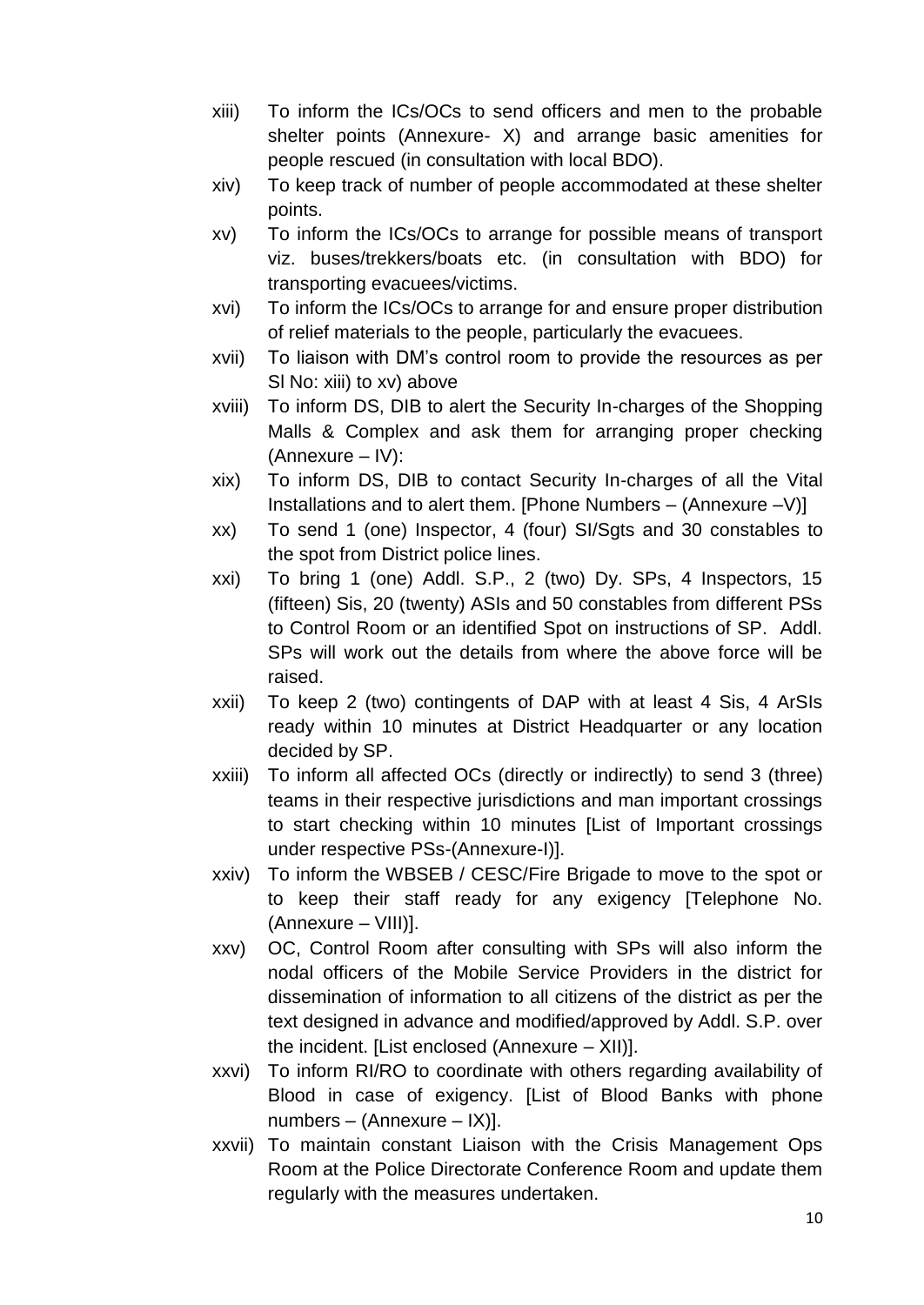- xxviii) Regular feedback must be taken from the concerned OC and timely resource provision must be ensured.
- xxix) To inform CID West Bengal and IB West Bengal about the crisis so that Investigation Teams, Dog Squad, BDDS and Forensic Teams are kept on stand-by. SPs may requisition them after talking to IGP (L&O).

#### **B) First response**

1. The duty officer of concerned Police Station will proceed to the spot at once after informing the OC of the concerned Police Station. OC himself must also rush to the spot of crisis. Adequate precaution during movement to be taken during Terrorist attacks/hostage situations. The SP may also divert the OC of the adjacent PSs to proceed to the spot.

- 2. The duty officer of the concerned PS shall move with the following items.
- i) 1 Bundle of tape.
- ii) 2 Dragon Light.
- iii) 1 Loud hailer.
- iv) Tape Stand.
- v) Digital Camera.

Availability of these items at the PS must be ensured.

3. On reaching the spot, the officer & force should cordon off the site with the tapes arrange to place secondary barricades with guard rails.

4. OC/IC may request the SP to direct the OCs/ICs/available Officers of the adjacent Police Stations to rush to the spot in addition to manning important points under respective jurisdiction in case full arrangements are ordered to be laid.

5. The place of occurrence should be well protected by evacuating the place and shifting the injured to nearby Hospital or Nursing Home with the help of PS vehicle or ambulance whichever is available.

6. A Press enclosure should be created so that the media personnel can be accommodated in a particular place without disturbing the site.

7. All adjacent Hospitals/Nursing Home should be alerted [as per list mentioned in (Annexure – II)]

8. On getting re-enforcement from Control Room, the area should be properly cordoned off and arrangement should be made so that Investigation Team, BDS, Fire Brigade etc. can reach the site and start their work smoothly.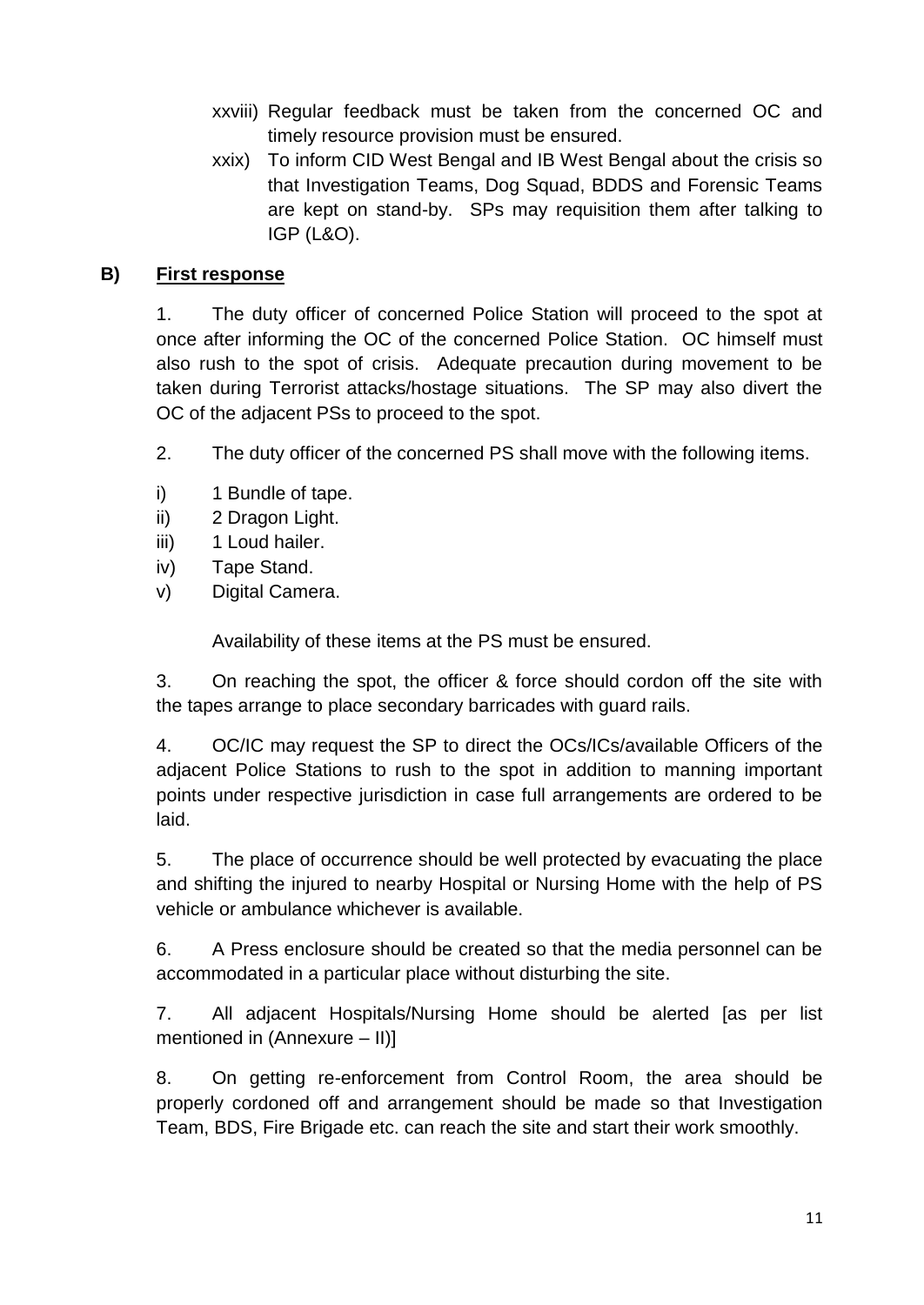#### **C) Duty of Senior Officers**

- i) Addl. SP (HQ) to reach and take charge of Control Room on receipt of information.
- ii) Zonal Addl. SP must move in their respective areas & mobilize resources/ initiate simultaneous investigations / rescue operation as per requirement.
- iii) DS, DIB, on receipt of information, must ensure the following actions:
	- a) To send 1 (one) anti sabotage team to the spot immediately on receipt of the information and arrange to send back up teams to check / enquire about VA/VPs.
	- b) DS, DIB will arrange to send 2 or more Anti Sabotage CheckingTeams within 15 minutes to check areas in consultation with Addl. SP (HQ).
- iv) Sub-Divisional Police Officers will immediately start moving in their respective areas, check and brief pickets and patrols at their respective Entry/Exit points and other points, manned by the PSs on receipt of information. They shall perform task as per instruction of SPs.
- v) The Senior Officers should also supervise arrangements in respective areas on receipt of information and brief officers and force.
- vi) The Senior Officers are also being provided with Wireless Sets which should remain operational during the crisis.

# **D) SPs Role :**

- i) On receipt of information he will inform the DG & IGP and IGP (L&O), West Bengal of the nature and intensity of the Crisis and update them from time to time.
- ii) He shall ensure that the resources are in readiness and moved to the crisis spot promptly.
- iii) Coordinate with the District Magistrate and Civil authorities to activate them for quick response.
- iv) Disseminate information to the Media as and when required to ward off panic. Help Line phone numbers must be circulated through Media/SMSs by issuing instruction to the district crisis management cell.
- v) To ensure that the district level crisis management plan is being properly implemented.
- vi) He shall review the list with names & phone numbers of Nodal persons of important departments and keep it updated.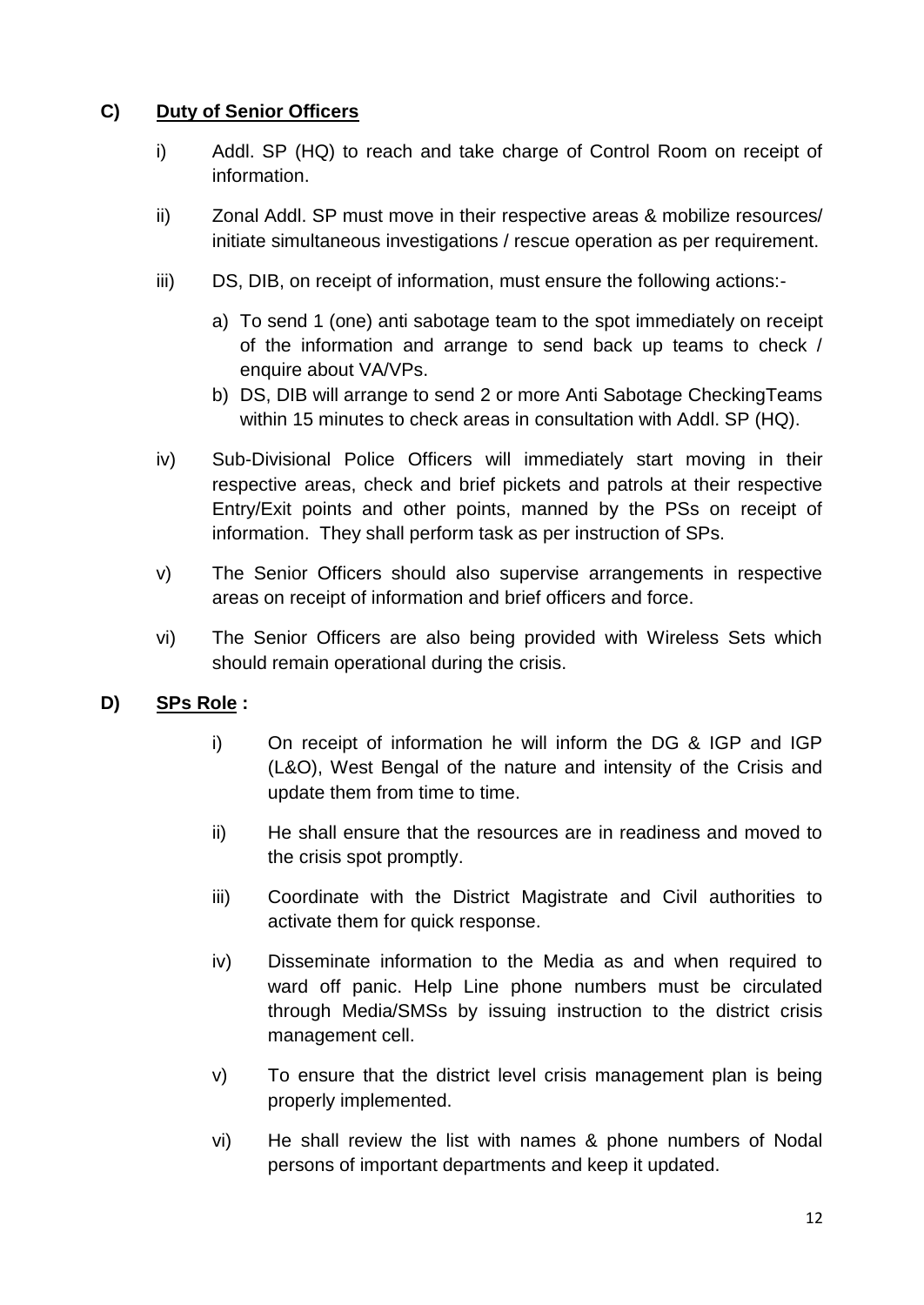- vii) He shall review the list of probable shelters / safe houses with communication provisions and keep it updated.
- viii) He shall review the list of entry and exits points of the district and important towns periodically.
- ix) He shall review the security arrangements of vital installations and religious places.
- x) He shall move the district level investigation team promptly to secured the place and start investigations till CID team arrives, if require.

#### **E) Investigation**

Following teams from district resources must be earmarked for investigations. They must be briefed and be available on short notice (Annexure – XIII). CID may be called for investigation by SP in consultation with IGP (L&O), if required:

**i) Investigation Group** : A number of Investigating Teams under this Group shall be earmarked in advance. On receipt of the information these teams shall be directed to proceed to the effected area. Their primary job will be to isolate the site and preserve it. They shall gauge the nature of the incident and accordingly inform District CR and start preliminary investigation / enquiry. Since the local PS will reach the spot first care should be taken that the PO is not disturbed and adequate precautions are taken depending on the nature of the crisis.

**ii) Support Team** : This team will be equipped with technical Investigative kits and will assist the main team to conduct investigation at the site. This team will also be having a component of Bomb Disposal Squad equipped with Bomb Disposal Equipment available in the district. Dog Squad / Bomb disposal Squad may be timely requisitioned from PTC / CID respectively for rendering their service.

**F) DIB**

On receipt of information a team from DIB will immediately proceed to the site. The main job of the team will be to collect and disseminate information as also keep the Ops Room updated with all information and intelligence.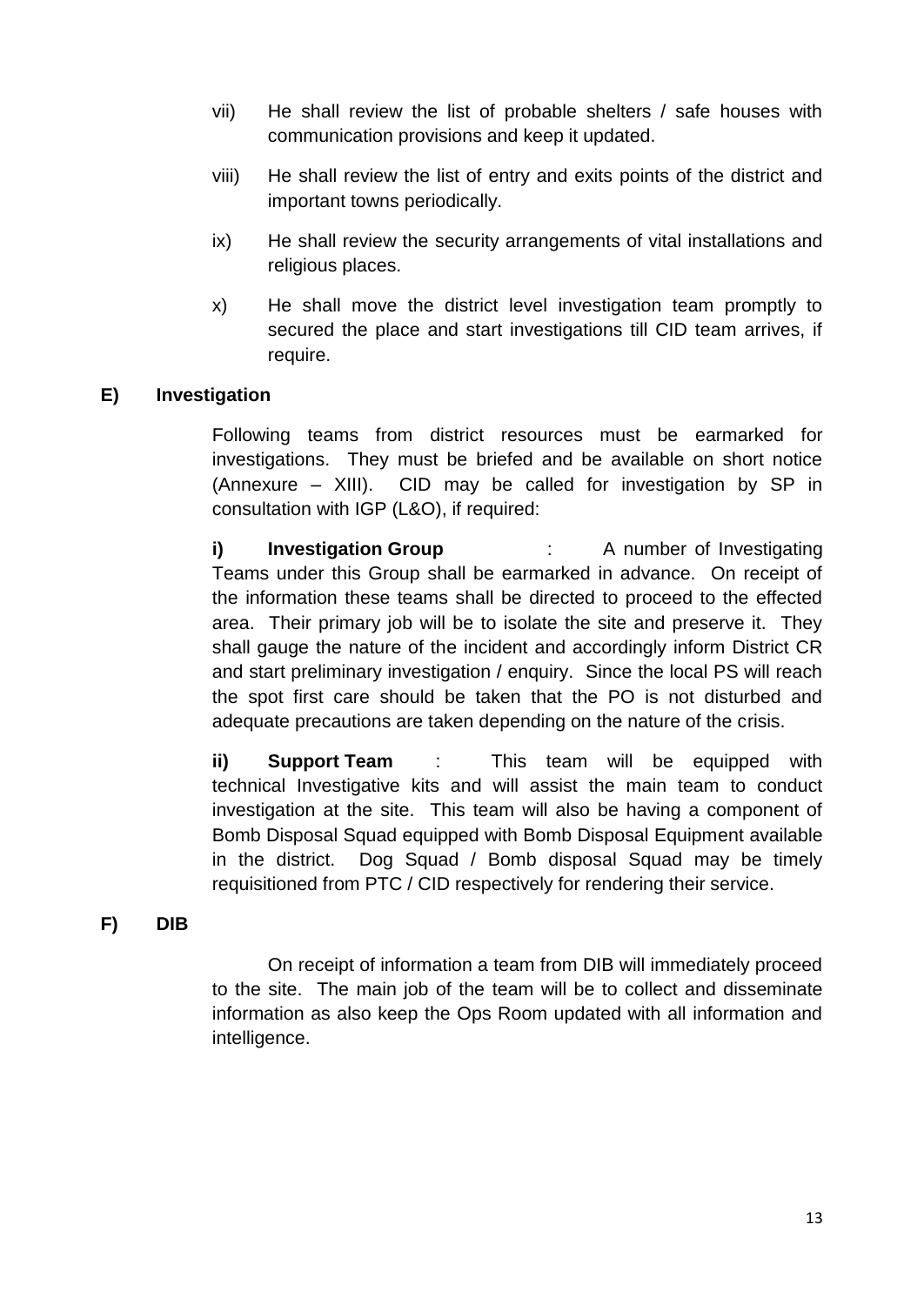# **G) EQUIPMENTS**

The district SPs may consider procurement of the following equipments to enhance their crisis handling capability as per their requirement-

| SI. No.        | Name of the equipment                       |
|----------------|---------------------------------------------|
| 1              | <b>Circular Blade Saw</b>                   |
| $\overline{2}$ | <b>Bullet Chain Saw</b>                     |
| $\overline{3}$ | Extension Ladder - 35'                      |
| $\overline{4}$ | 200' Manila Rope                            |
| 5              | 100' Manila Rope                            |
| $\overline{6}$ | Picket                                      |
| $\overline{7}$ | Crowbar                                     |
| 8              | Rubber Gloves (20,000 Volt)                 |
| 9              | Flash Light (1000 Mtr.)                     |
| 10             | Safety Helmet with Ear & Eye Protector      |
| 11             | <b>Hydraulic Cut Saw</b>                    |
| 12             | <b>Hand Driven Saw</b>                      |
| 13             | <b>Gas Cutter Unit</b>                      |
| 14             | <b>Safety Overalls</b>                      |
| 15             | <b>Portable Generator Set</b>               |
| 16             | <b>Hydraulic Rock and Concrete Splitter</b> |
| 17             | <b>Hydraulic Power Pack</b>                 |
| 18             | <b>Hydraulic Hand Held Breaker</b>          |
| 19             | Log Drill with Compressor                   |
| 20             | <b>Metal Drill</b>                          |
| 21             | <b>Power Pack for Metal Drill</b>           |
| 22             | Crane (Medium)                              |
| 23             | <b>Electrical Wiring Removal Kit</b>        |
| 24             | Dragon Light                                |